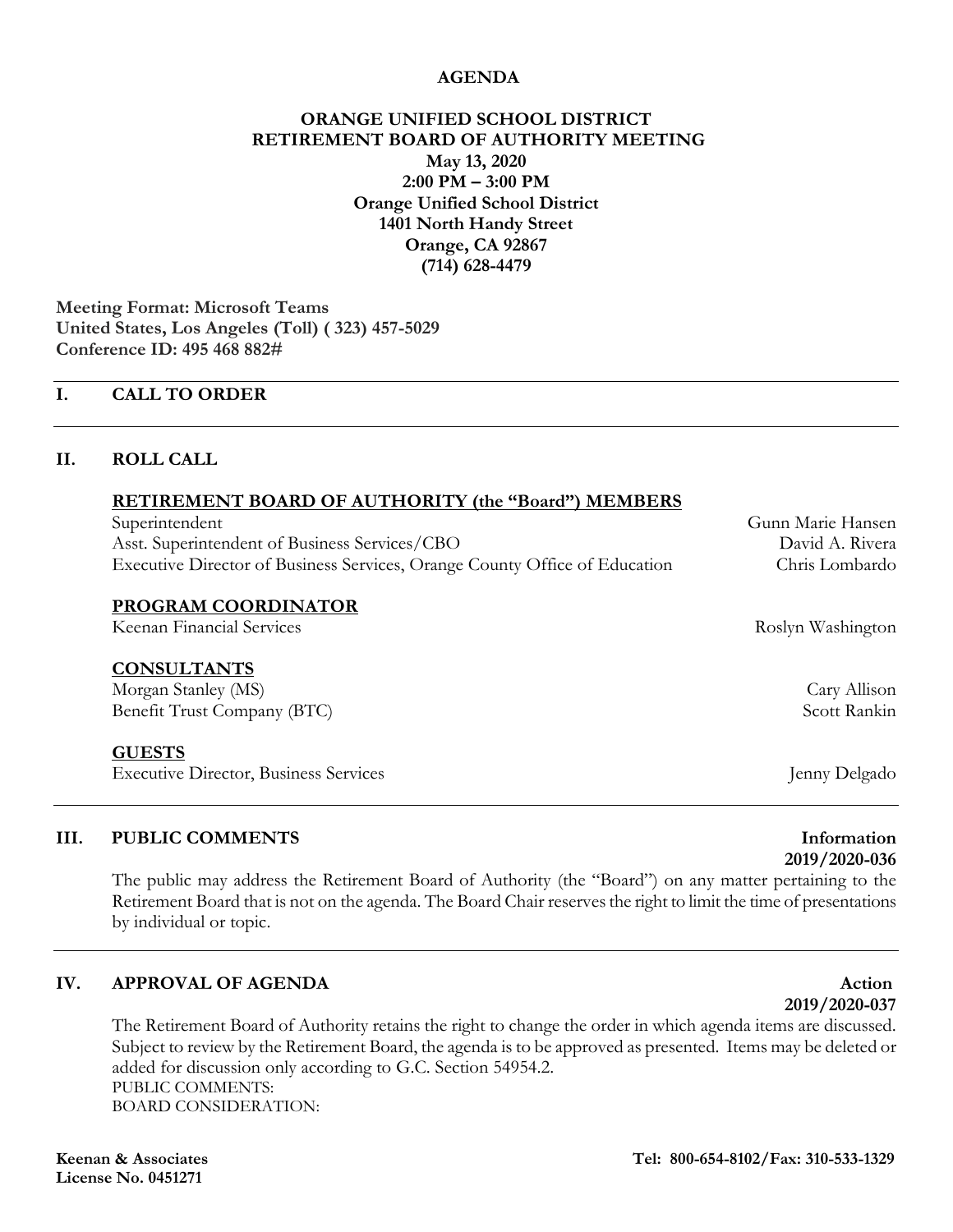### **V. APPROVAL OF MINUTES Action**

The Retirement Board of Authority will review the Minutes from the previous meeting on **February 12, 2020** for any adjustments and adoption. PUBLIC COMMENTS: BOARD CONSIDERATION:

**\_\_\_\_\_\_\_\_\_\_\_\_\_\_\_\_\_\_\_\_\_\_\_\_\_\_\_\_\_\_\_\_\_\_\_\_\_\_\_\_\_\_\_\_\_\_\_\_\_\_\_\_\_\_\_\_\_\_\_\_\_\_\_\_\_\_\_\_\_\_\_\_\_\_\_\_\_\_\_\_\_\_\_\_\_\_\_\_\_**

**\_\_\_\_\_\_\_\_\_\_\_\_\_\_\_\_\_\_\_\_\_\_\_\_\_\_\_\_\_\_\_\_\_\_\_\_\_\_\_\_\_\_\_\_\_\_\_\_\_\_\_\_\_\_\_\_\_\_\_\_\_\_\_\_\_\_\_\_\_\_\_\_\_\_\_\_\_\_\_\_\_\_\_\_\_\_\_\_\_**

### **VI. INVESTMENTS**

### **PORTFOLIO PERFORMANCE REVIEW Action**

Morgan Stanley (MS) will review the overall performance of the Orange Unified School District Retirement Health Benefits Trust (the "Trust") portfolio. PUBLIC COMMENTS: BOARD CONSIDERATION:

### **MARKET OVERVIEW Information**

Morgan Stanley (MS) will provide an overview of the actions of the global capital markets since the last Retirement Board of Authority meeting. PUBLIC COMMENTS: BOARD CONSIDERATION:

### **INVESTMENT POLICY STATEMENT REVIEW <b>Action**

## **2019/2020-041**

The Retirement Board of Authority shall, with the assistance of Benefit Trust Company (BTC) and Morgan Stanley (MS), review the Investment Policy Statement setting forth the investment objectives for the Trust. Key to this process is a review of the Board's time horizon for investment, short-term liquidity needs, attitudes, as well as the capacity to accept investment risk as measured through the completion of a **Risk Tolerance Questionnaire**, the expected rate of return of the Board taking into account the discount rate and the assumptions contained in the most recent Actuarial Valuation Study, as well as any other information the Board Members feel pertinent to the discussion. PUBLIC COMMENTS:

**\_\_\_\_\_\_\_\_\_\_\_\_\_\_\_\_\_\_\_\_\_\_\_\_\_\_\_\_\_\_\_\_\_\_\_\_\_\_\_\_\_\_\_\_\_\_\_\_\_\_\_\_\_\_\_\_\_\_\_\_\_\_\_\_\_\_\_\_\_\_\_\_\_\_\_\_\_\_\_\_\_\_\_\_\_\_\_\_\_**

BOARD CONSIDERATION:

### **VII. ADMINISTRATION**

### **RESIGNATION OF RBOA MEMBER Information**

The Retirement Board of Authority (RBOA) has been duly appointed by the Orange Unified School District Board of Trustees The three (3) presiding members were appointed based on title. Chris Lombardo, Executive Director of Business Services, Orange County Office of Education has officially resigned his position on the RBOA. The Board of Trustees will select a new representative to replace him. PUBLIC COMMENTS: BOARD CONSIDERATION:

# **2019/2020-042**

**2019/2020-039**

**2019/2020-038**

## **2019/2020-040**